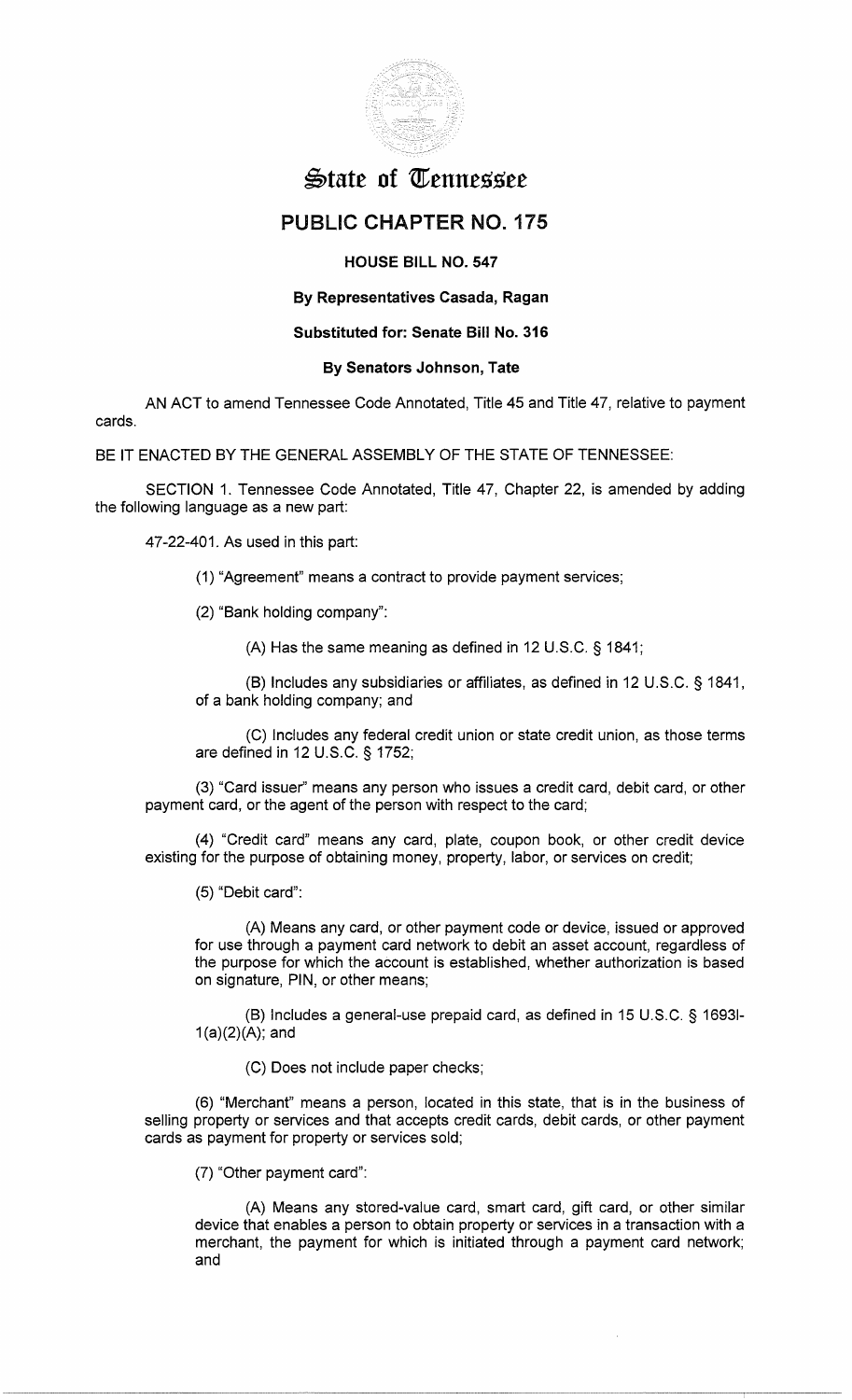(B) Does not include credit cards or debit cards;

(8) "Payment acquirer'' means a person that contracts directly with a merchant to provide payment services;

(9) "Payment card network" means an entity:

(A) That directly, or through licensed members, processors, or agents, provides the proprietary services, infrastructure, and software that route information and data to conduct credit card, debit card, or other payment card transaction authorization, clearance, and settlement; and

(B) That a person uses in order to accept as a form of payment a brand of credit card, debit card, or other payment card;

(10) "Payment services" means the acceptance, transmission, collection, or settlement of the merchant's sales receipts for the merchant's credit card, debit card, or other payment card transactions; and

(11) "Payment services fee":

(A) Means any amount:

(i) Charged, established, or received by a payment acquirer, payment card network, or card issuer; and

(ii) Paid by a merchant in relation to a credit card, debit card, or other payment card transaction;

(B) Includes any amount related to the purchase or lease of equipment as part of an agreement to provide payment services used in relationship to credit card, debit card, or other payment card transactions if the amount is charged, established, or received by a payment acquirer, payment card network, or card issuer; and

(C) Does not include any fees for providing deposit account, loan, or other services by a bank holding company.

47-22-402. Any payment acquirer that contracts directly with a merchant to provide payment services shall:

(1) Provide the merchant with information indicating where the merchant may obtain access to the operating rules, regulations, and bylaws applicable under the agreement with the merchant; provided, however, nothing in this subdivision (1) shall require access by the merchant to information made proprietary or confidential by law or contract;

(2) Disclose the following information in any agreement with the merchant:

(A) The effective date of the agreement;

(B) The term of the agreement;

(C) The provisions for early termination or cancellation of the agreement, if any; and

(D) A complete schedule of all payment services fees applicable to the credit card, debit card, or other payment card services under the agreement; and

(3) At the regular period agreed upon by the payment acquirer and the merchant, but not less than monthly, promptly supply the merchant with a statement, which may be electronic, that includes: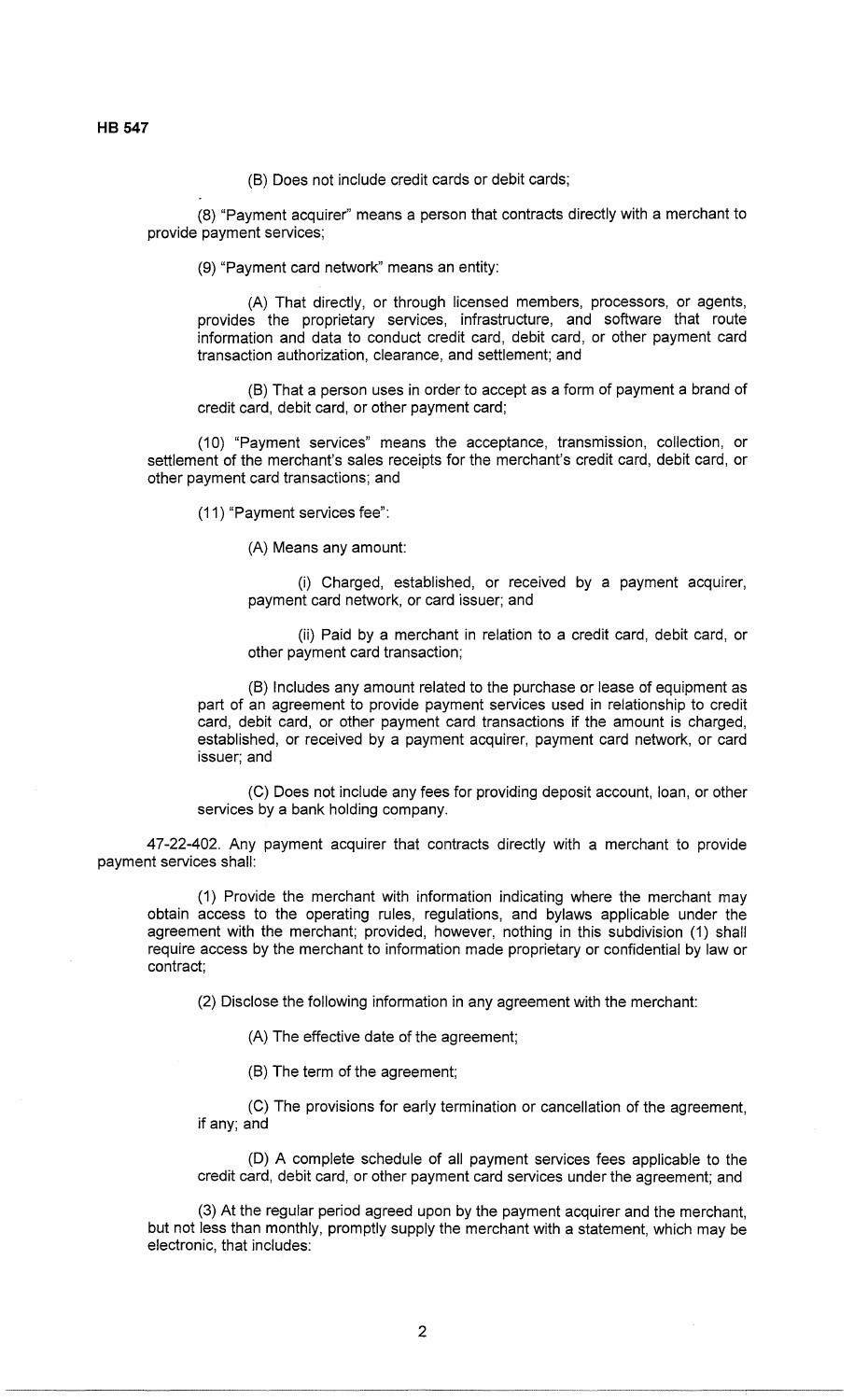(A) An itemized list of all payment services fees assessed since the previous statement;

(B) The total value of the transactions processed by the payment acquirer for the merchant during the statement period; and

(C) If the payment acquirer is not a bank holding company, an indication of the aggregate fee percentage, which shall be calculated by dividing the sum of all payment services fees accrued during the statement period by the total value of the transactions processed by the payment acquirer for the merchant during the statement period.

47-22-403.

(a) If a payment acquirer fails to comply with  $\S$  47-22-402, the merchant may terminate the agreement; provided, however, prior to terminating the agreement, the merchant shall provide the payment acquirer written notice of the payment acquirer's failure to comply with § 47-22-402. The notice required by this subsection (a) shall specify the information the merchant requests under § 47-22-402. If the agreement sets out the manner by which notice pursuant to this subsection (a) shall be given, the terms of the agreement as to the manner in which the notice shall be given shall control.

(b) If noncompliance is based on a failure to disclose information described in § 47-22-402(1) or (3), the payment acquirer shall be given thirty (30) days from the date notice was provided to the payment acquirer pursuant to subsection (a) to comply with § 47-22-402 and provide the information. Notwithstanding subsection (a), if the payment acquirer complies with § 47-22-402(1) or (3) within the thirty-day period, the merchant shall not be allowed to terminate the agreement pursuant to this section.

SECTION 2. If this act and SB 911 / HB 1172 both become law, the code commission is requested to create one single part for both acts, remove redundant definitions in § 47-22-401, and redesignate sections accordingly.

SECTION 3. Section 47-22-402(3)(C) shall take effect March 1, 2016, the public welfare requiring it, and shall apply to agreements entered into or renewed on or after that date. All other provisions of this act shall take effect January 1, 2016, the public welfare requiring it, and shall apply to all agreements entered into or renewed on or after that date.